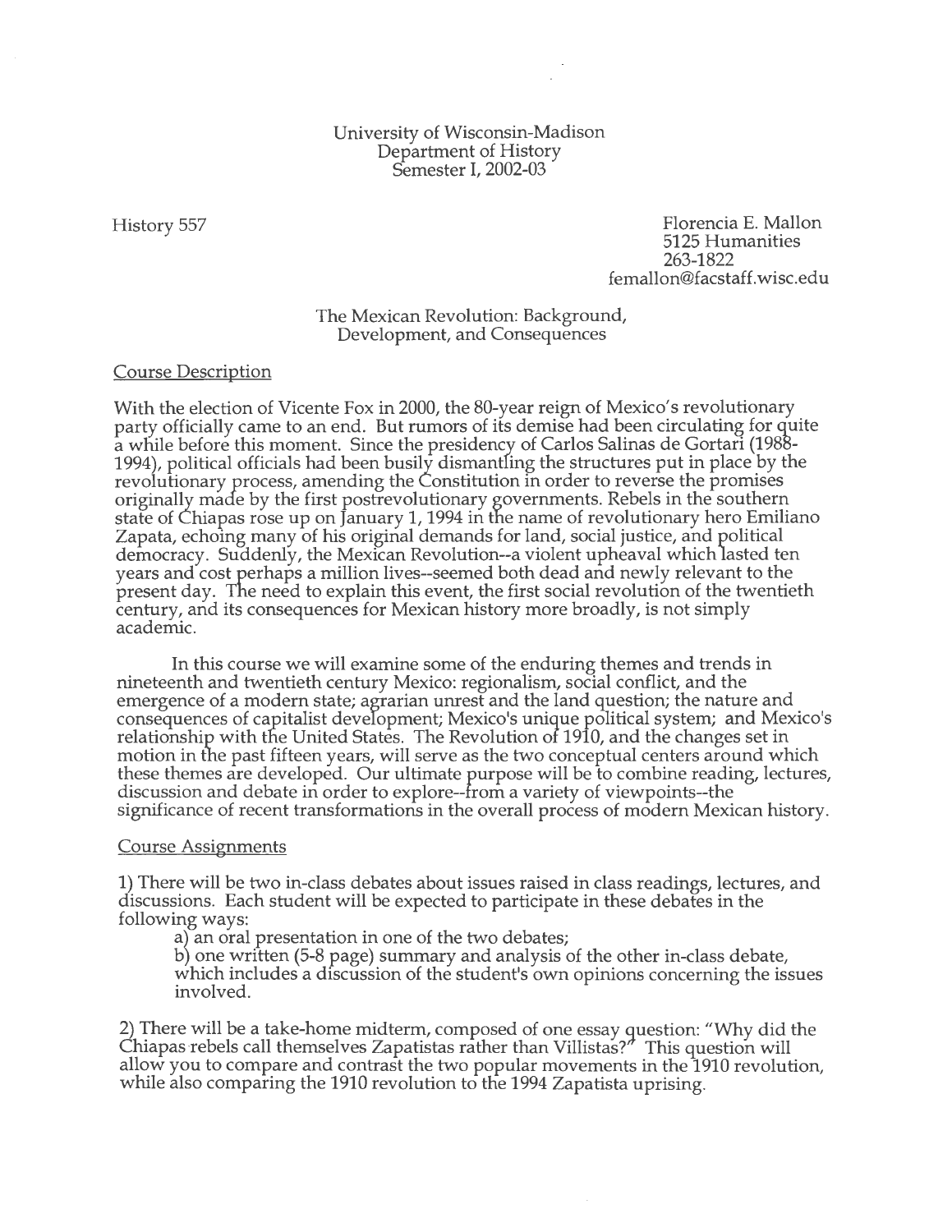History 557– Fall 2002– Mallon– page 2

3) There will be a final exam composed of two parts: a comprehensive essay question taken from a review sheet handed out ahead of time; and a section of short essays on key concepts and terms (a list will be provided as part of the review process).

3) All students are expected to participate actively in discussions.

4) Grading system: Oral debate presentation, 15%; Written assessment of debate teamwork, 10%; Debate paper, 20%; midterm, 20%; final, 35%.

## SCHEDULE OF READINGS AND LECTURES

UNIT I: The End of the Mexican Revolution

Week 1- Mexico Today Sept. 3- The End of the PRI: When, How, and What It Means Sept. 5- The Chiapas Rebellion, 1994-2001: An overview Reading: Stephen, pp. xxv-88.

Week 2- Chiapas and the Indigenous Question: Historical Background Sept. 10- The 1910 Revolution Comes to Chiapas Sept. 12- Changes in the Land, 1970-1994 Reading: Stephen, pp. 91-215.

Week 3- Chiapas in Broader Perspective Sept. 17- Indigenous and Rural Peripheries in Revolutionary Mexico Sept. 19- Earlier indigenous experiments: Juchitan's COCEI Reading: Stephen, pp. 219-315.

UNIT II: The Emergence of the Liberal Nation-State

Week 4- The Triumph of Liberalism

Sept. 24- From Independence to the French Intervention, 1810-1867

Sept. 26- Liberalism Uncontested: The Emergence of the Porfiriato, 1872-1890

Reading: Documents handed out in class:  $\overline{\text{Real}}$  in Benjamin Keen (ed.), Latin American Civilization: History and Society, 1492 to the Present (Boulder: Westview Press, 1986), pp. 260-62.

\*John Kenneth Turner, "The Contract Slaves of the Valle Nacional" and "In the Valley of Death," in Barbarous Mexico, Orig. Ed. 1910 (Austin: University of Texas Press, 1969), pp. 54-67 and 68-90, respectively.

Week 5- The Porfiriato in Crisis and the Road to Revolution

Oct. 1- The North

Oct. 3- The South

Reading: Hodges and Gandy, pp. 1-38;

 $^2$ Zapatista documents:  $^4$ Plan de Ayala $^{\prime\prime}$  and "Agrarian Law," translations in John Womack, Jr., Zapata and the Mexican Revolution (New York: Random House, 1968), pp. 393-404, 405-11, respectively.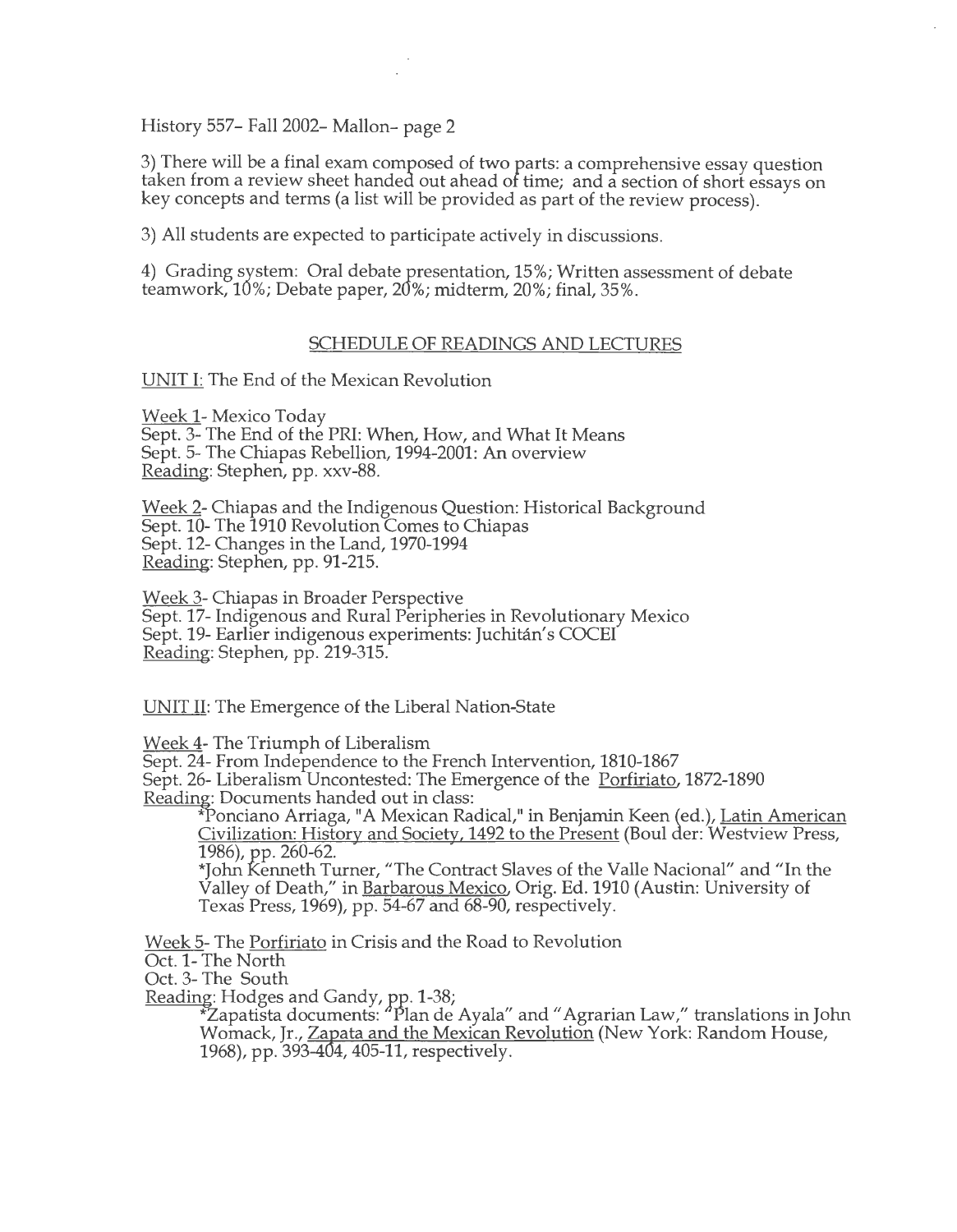History 557- Fall 2002- Mallon- page 3

Week 6- The Violent Decade, 1910-1920 Oct. 8- The Popular Revolution, 1910-1918 Oct. 10- The Victors: The Constitutionalists through 1920 Reading: Reed, entire.

Week 7- Voices along the Edges of the Crowd Oct. 15- Revolution at the Periphery Oct. 17- Gender and the Revolution NO NEW READING; MIDTERM ESSAY DUE FRIDAY, OCT. 18TH, 5:00P.M.

Week 8- Picking up the Pieces, 1920-1930<br>Oct. 22- Periphery Against the Center: The Strange Case of Yucatán, 1915-1925 Oct. 24- The Puzzle of Institutionalization: Crisis in the 1920s Reading: Hodges and Gandy, pp. 39-83.

Week 9- Cultural Contestations, 1920-1930 Oct. 29- The New Revolutionary Culture: Frida Kahlo and Diego Rivera Oct. 31- The Cristero Rebellion Reading: Bantjes, pp. xi-85.

Week 10- Cardenista Institutionalization, 1934-1940 Nov. 5 Cardenas: Mobilization as Institutionalization Nov. 7- Cardenas: The Limits of Mobilization Reading: Bantjes, pp. 89-172.

UNIT III: Rise and Fall of the Liberal Welfare State, 1940-1968

Week 11- Quick Reversals? Nov. 12- DEBATE. Was the Mexican Postrevolutionary State a Welfare State? Nov. 14- Mexico after Cardenas: The "Economic Miracle" Reading: Bantjes, pp. 135-226.

Week 12- The Unraveling Continues Nov. 19- Mexico after Cárdenas: The Political System Nov. 21- The First Agrarian Counterreform: Agribusiness and the Green Revolution Reading: Hodges and Gandy, pp. 83-126; \*Document: Ruben Jarairiillo, "Plan de Cerro Prieto."

Week 13- Glimmerings of a New Future Nov. 26- Border Society, Culture, and Economy: Export Processing Begins \*\*\*\*\*THANKSGIVING BREAK\*\*\*\*\*

UNIT IV: Crisis in Slow Motion, 1968-2000

Week 14- The Erosion of Prosperity and Democracy Dec. 3- Crisis and Repression, 1968-1988. Dec. 5- The Salinas Counterreform and Neocardenismo Reading: Hodges and Gandy, pp. 127-187; \*Article: Ruben Martinez, "Coraz6n del Rocanrol," in Gilbert M. Joseph et al., Fragments of a Golden Age: The Politics of Culture in Mexico Since 1940